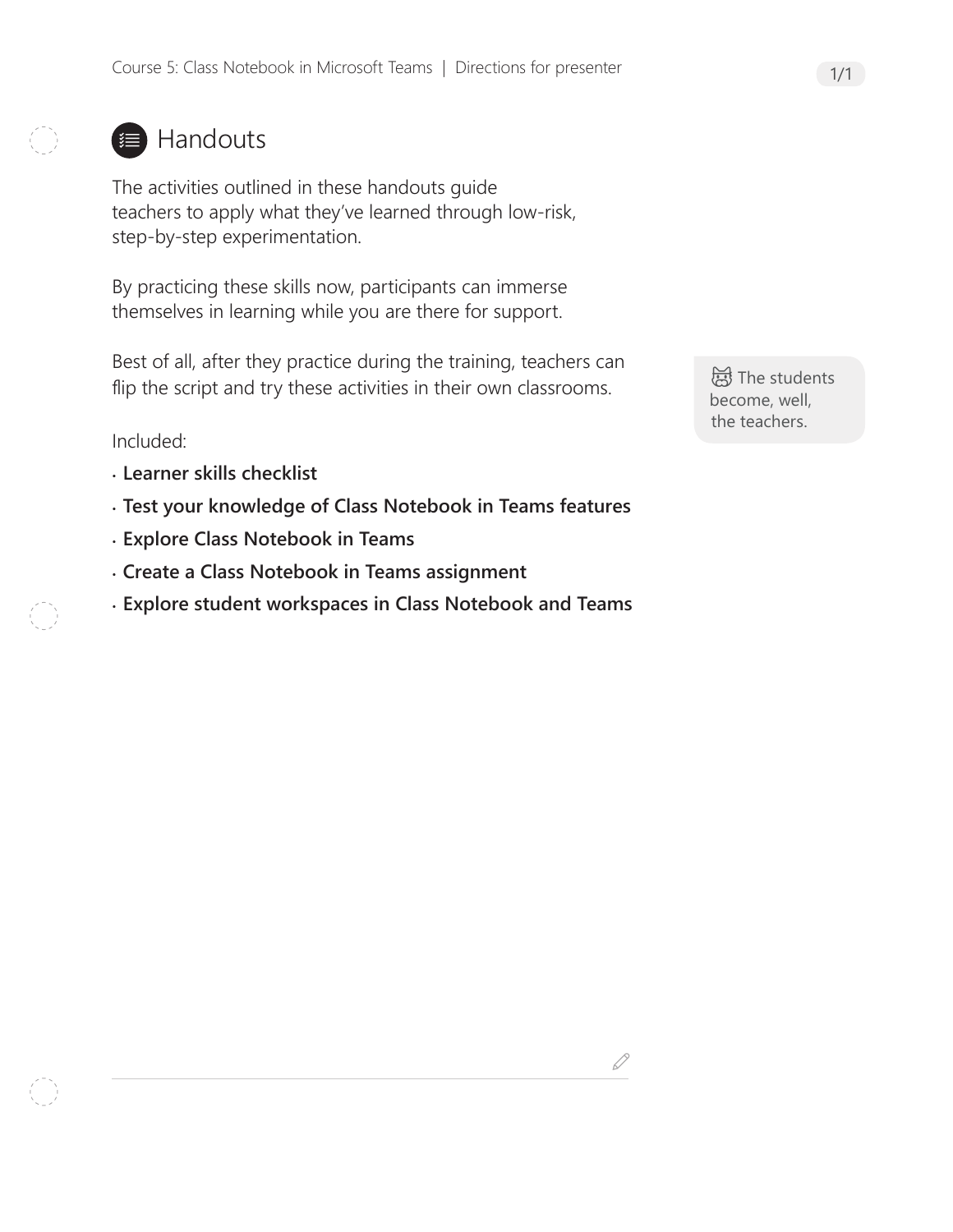

## **ED** Learner skills checklist: 1-2 hour training

As you progress through this Teams training, check off each skill as you learn it:

**Identify the organizational structure of Class Notebooks and know:**

 $\square$  Sections

 $\Box$  Pages

#### **Identify spaces within Class Notebooks, such as:**

- $\Box$  Teacher only space
- $\Box$  Student notebooks
- $\Box$  Collaboration space
- $\Box$  Content library
- **Setup a Class Notebook in Teams.**
- **Turn on the Teacher Only section.**
- **Explore the capabilities of the infinite canvas.**

*(Continued on the following page)*

**总** Creative doodles and brilliant notes encouraged in the margins!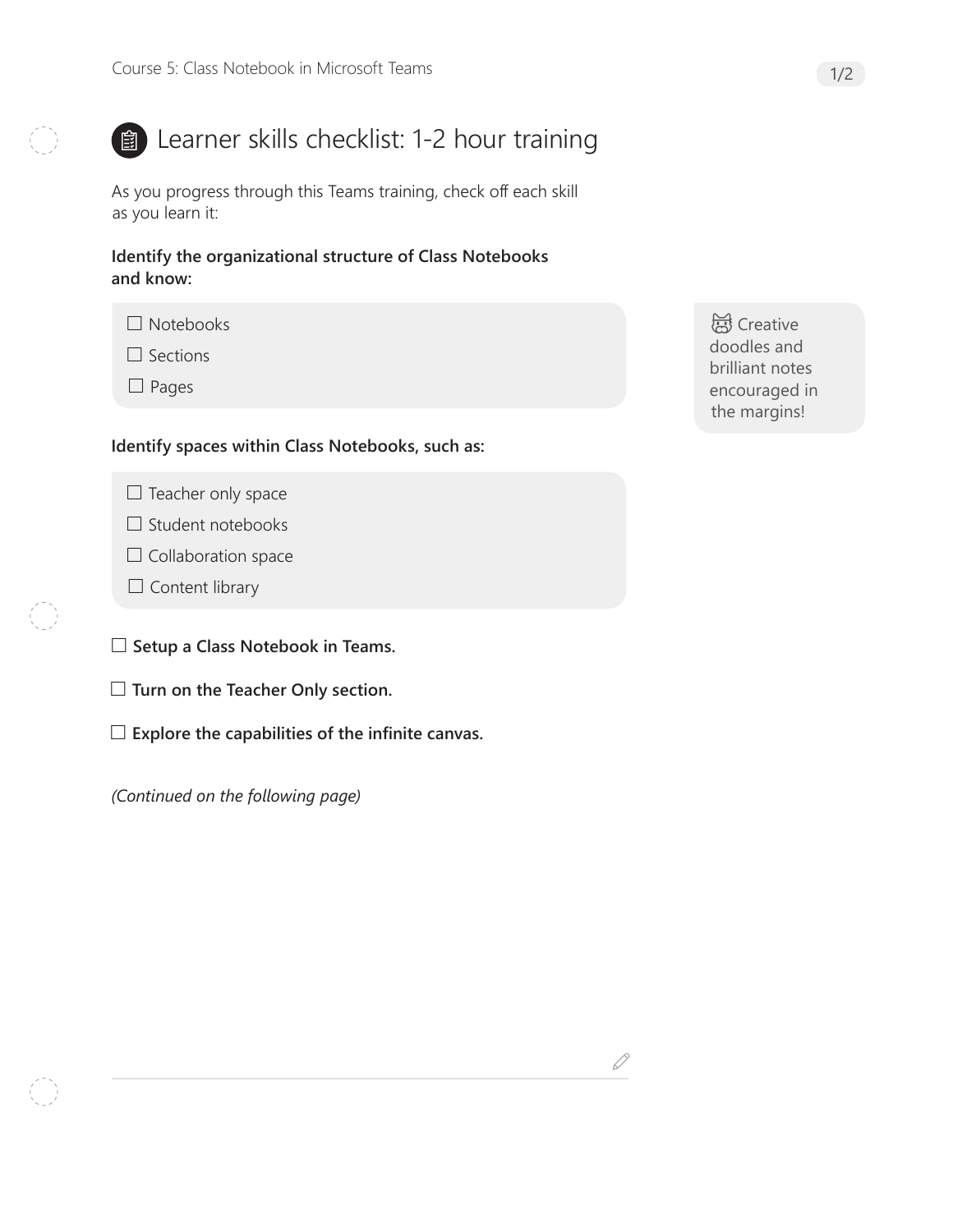

## **ED** Learner skills checklist: 1-2 hour training

**Discover the types of content that can be added to pages in Class Notebook, such as:**

| $\Box$ Videos    | $\Box$ Stickers              |
|------------------|------------------------------|
| $\Box$ Photos    | $\Box$ Lesson plans          |
| $\Box$ Textboxes | $\Box$ Educational resources |
| $\Box$ Drawings  | $\Box$ Inking                |
| $\Box$ Audio     |                              |

**Move content from the Teacher Only to the Content Library.**

#### **Distribute a Class Notebook page as an assignment in Teams by:**

- $\square$  Setting up an assignment in Teams
- $\square$  Selecting the Class Notebook page as the assignment
- $\Box$  Sending out the assignment

#### **Explore student workspaces in Class Notebook and Teams, including:**

 $\mathscr{Q}$ 

- $\Box$  Student notebooks/class notes
- $\Box$  Notes tab
- $\Box$  Teams channel conversations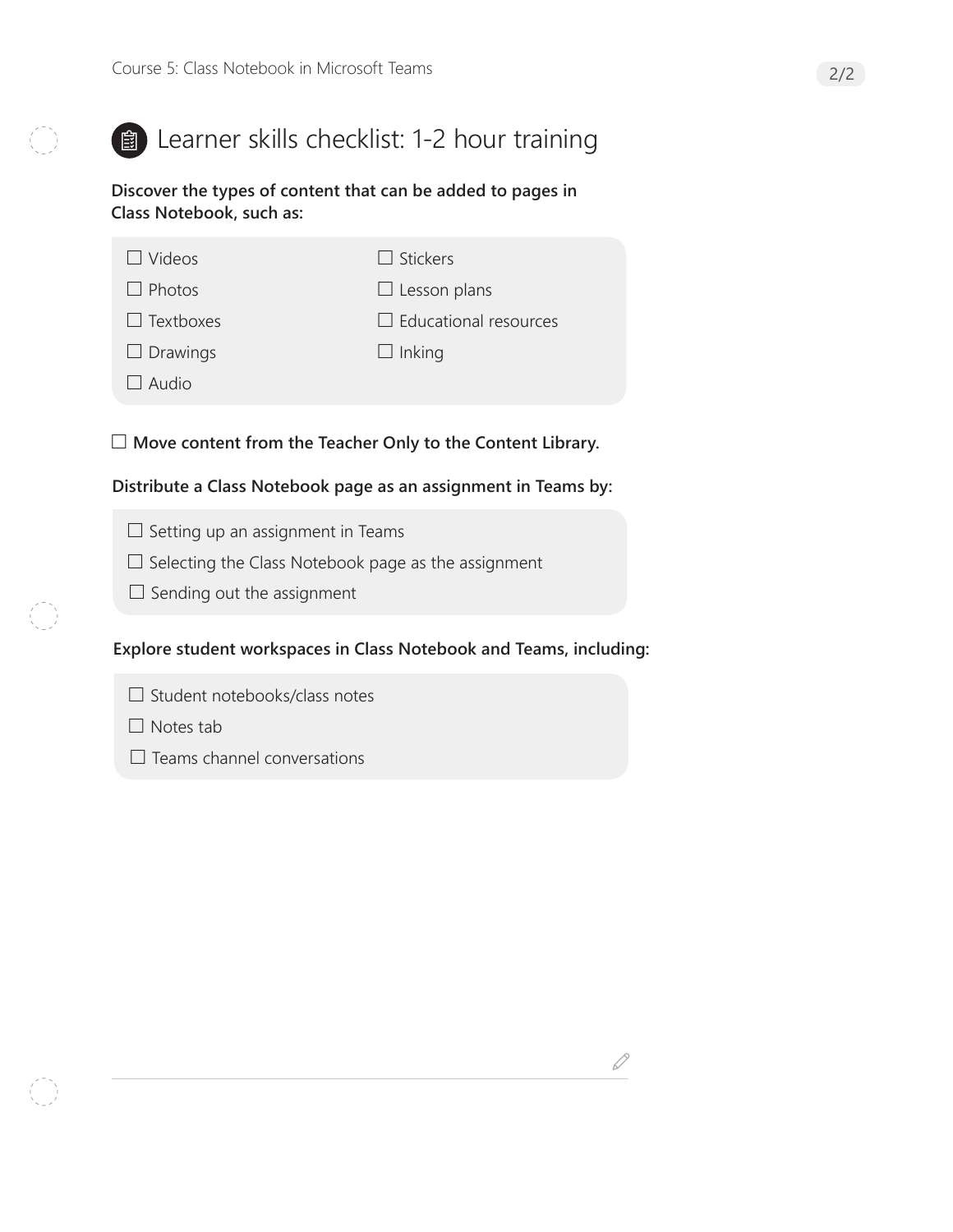

## **E** Test your knowledge of Class Notebook in Teams

Fill in the blanks below to test your Teams knowledge.

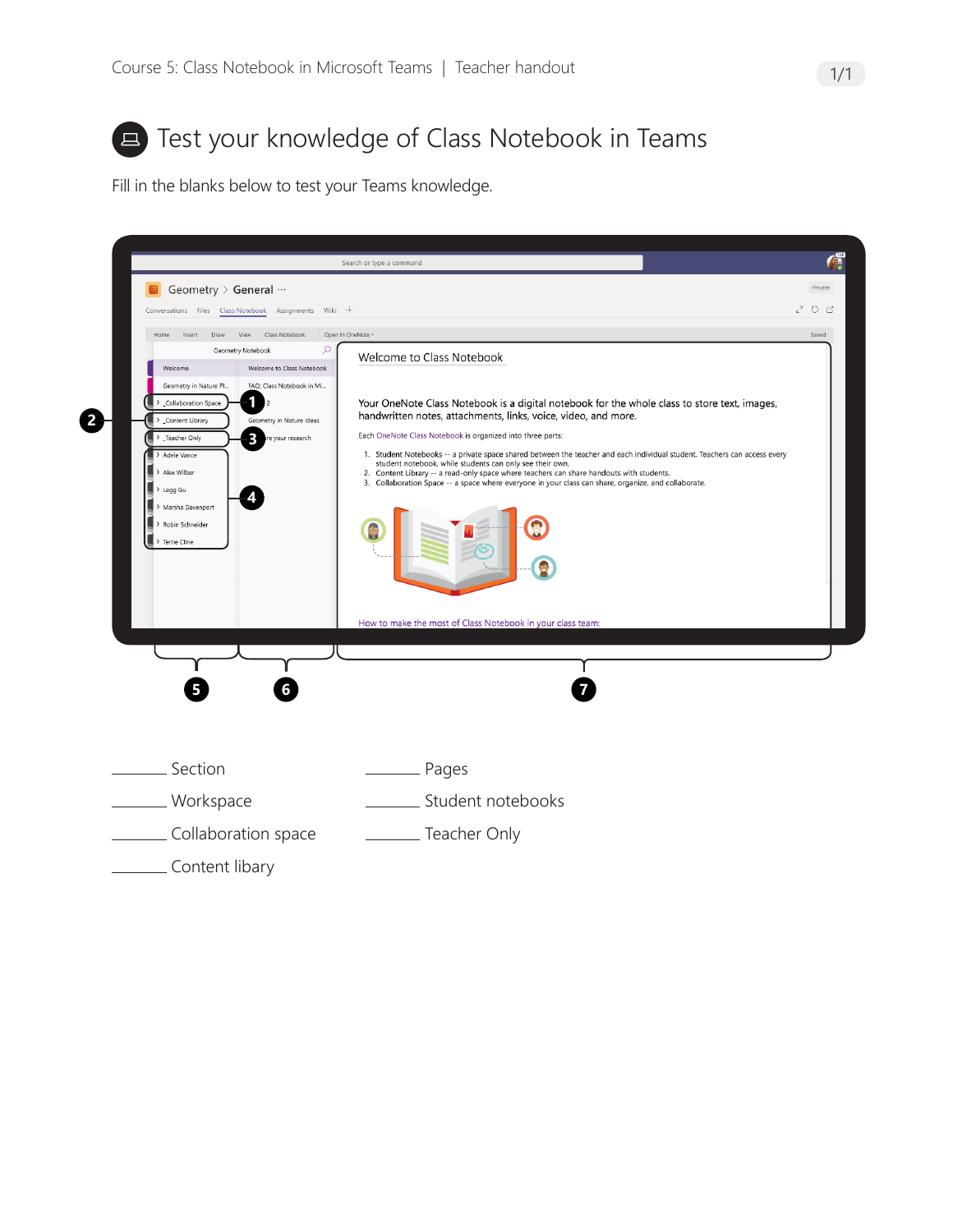

**E** Test your knowledge of Class Notebook in Teams

Find the answers below.

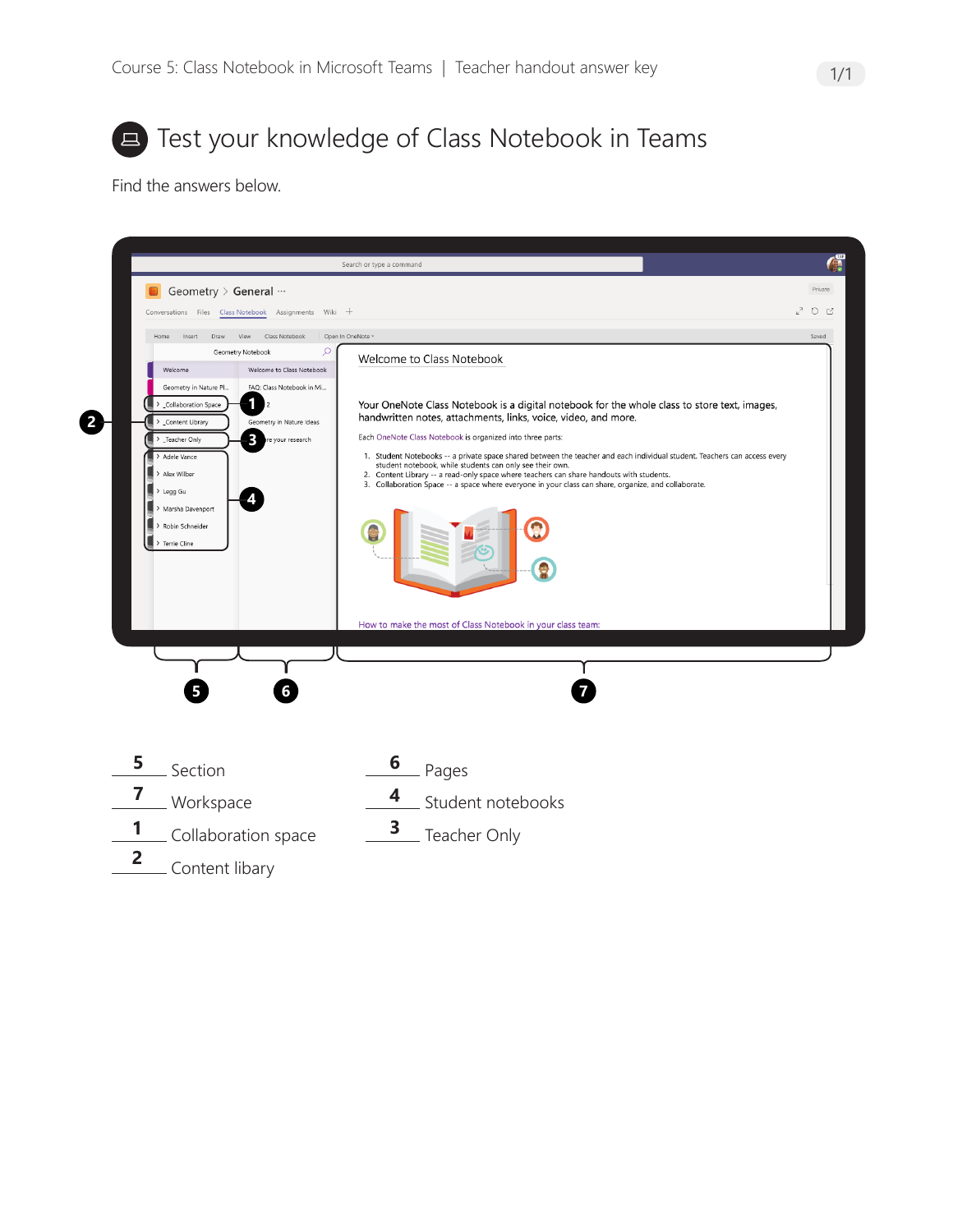

# **a**) Explore Class Notebook in Teams

In this activity, you'll experiment with all of the diverse, handy, and fun features that the Class Notebook canvas has to offer. The only limit is your imagination (and time...you have 15 minutes).





*Source: Setting up and working in your Class Notebook, Course 5: Class Notebook and Teams: Teacher takeaways.* 

□ **Do:** Create a Teacher Only section.



*Source: Setup a Teacher Only section, Course 5: Class Notebook and Teams: Teacher takeaways.* 

#### **Experiment**

□ **Do:** Explore the canvas and its features. Possibilities include: inking, adding videos, links, and photos, record audio, add stickers, etc.

#### **Apply**

- **Do:** Consider an upcoming project or assignment you have planned.
- □ **Do:** Collect materials, do research, compile helpful resources.
- **Do:** Create an assignment using some of what you've found.